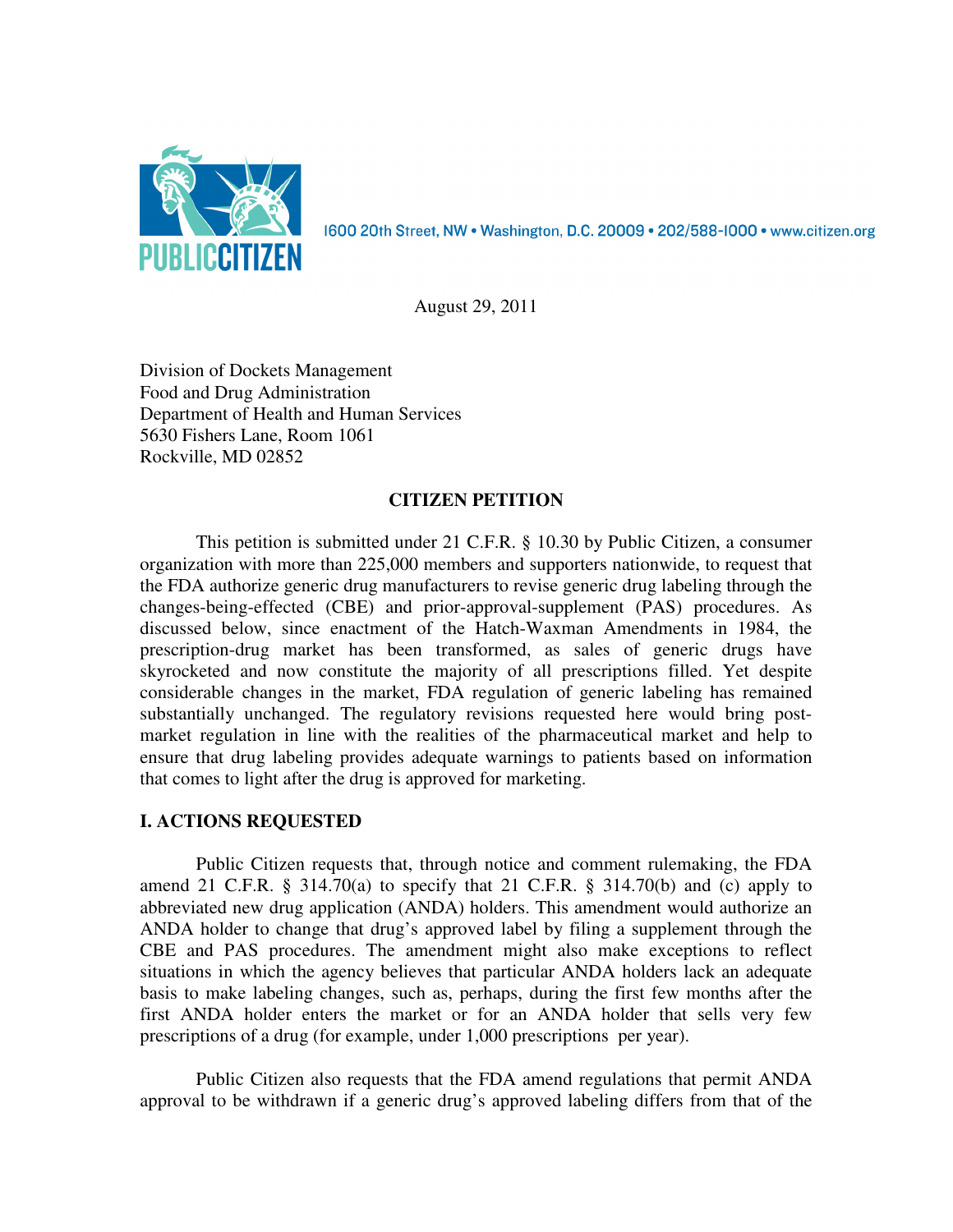reference listed drug (RLD), *see*, *e.g.*, 21 C.F.R. § 314.150(b)(10), to specify that this regulation does not apply to ANDA holders permitted to supplement labeling through CBE or PAS procedures. Finally, Public Citizen requests that the FDA clarify that *all* ANDA holders are required to report safety concerns to the FDA as soon as they become aware of a clinically significant hazard. Part III, below, contains a more detailed statement of the action requested and proposes language for amended regulations.

### **II. STATEMENT OF GROUNDS**

# **A. MANUFACTURERS OF GENERIC DRUGS PRODUCE A MAJORITY OF THE PRESCRIPTION DRUGS SOLD IN THE UNITED STATES.**

 Following passage of the Drug Price Competition and Patent Term Restoration Act of 1984, Pub. L. No. 98-417, 98 Stat. 1585, commonly referred to as the Hatch-Waxman Amendments, sales of generic drugs have grown dramatically, fundamentally reshaping the pharmaceutical market. The increased availability of generic drugs has made many prescription drugs more affordable for patients. Gen. Pharm. Ass'n, *Savings Achieved Through the Use of Generic Pharmaceuticals 2000-2009* (2010). In 1983, only 35 percent of top-selling drugs with expired patents had generic equivalents; by 1998, nearly all did. Congressional Budget Office, *How Increased Competition From Generic Drugs Has Affected Prices and Return in the Pharmaceutical Industry*, at xii (1998). And when generics compete, they typically capture a significant part of market share and profit. *See* Congressional Budget Office, *Research and Development in the Pharmaceutical Industry* 16-17 (2006). As of 2010, 90 percent of prescriptions for drugs with generic versions were filled with a generic rather than the brand-name, HHS, *ASPE Issue Brief: Expanding the Use of Generic Drugs* 3-4 (2010), a development spurred by state laws authorizing pharmacists to substitute generic drugs when filling prescriptions. *See* Thomas P. Christensen et al., *Drug Product Selection: Legal Issues*, 41 J. Am. Pharm. Ass'n 868 (2001). Some states have gone further and now mandate generic substitution where available. William H. Shrank et al., *State Generic Substitution Laws Can Lower Drug Outlays Under Medicaid*, 29 Health Affairs 1383 (July 2010). From 2009 to 2010 alone, generic prescriptions' share increased by 4 percent to reach 78 percent of all U.S. prescriptions. IMS Institute for Healthcare Informatics, *The Use of Medicines in the United States: Review of 2010* 11, 15, 22 (April 2011) (IMS Report). In 2010, generics captured more than 80 percent of the market within six months of expiration of the brand-name's patent (as compared to 55 percent in 2006). *Id.* at 21.

Generic manufacturers' market growth has been accompanied by an expansion in their profit margins and research capabilities. Contrary to popular belief, obtaining FDA approval for a generic drug remains a substantial undertaking that requires a significant investment of scientific expertise and research funding. *See* David Reiffen & Michael R. Ward, *Generic Drug Industry Dynamics*, 87 Rev. of Econ. & Stats. 37, 38 (2005) ("In the vast majority of cases, the initial ANDA application is found deficient, requiring the applicant to conduct additional tests or submit additional material."). Generic manufacturers accordingly spend millions of dollars annually on research and development. *See, e.g.*, Teva Pharm. Indus. Ltd, Annual report 2009, at 48 (2010),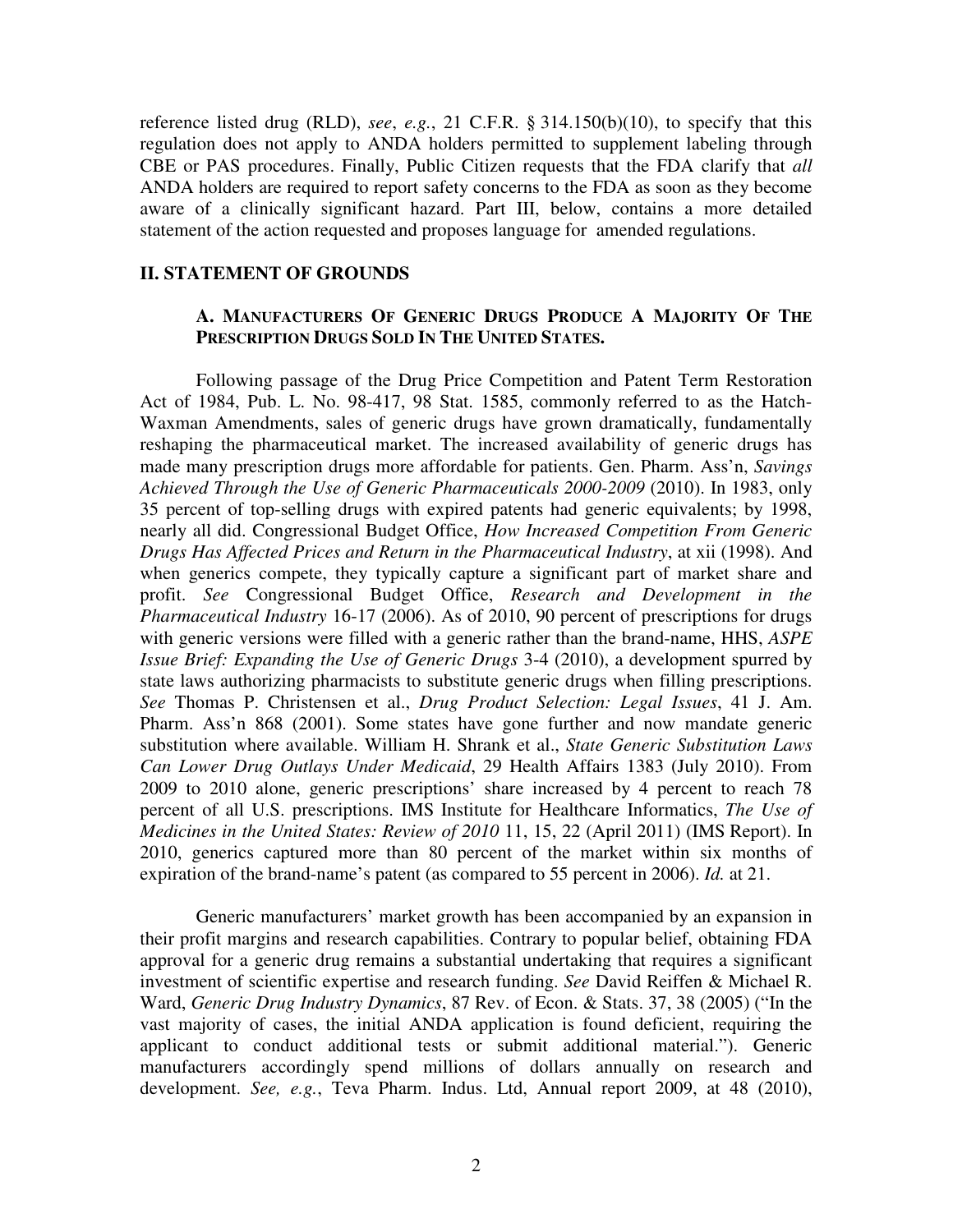*available at* http://www.tevapharm.com/pdf/teva20F2009.pdf (noting that in 2009 Teva Pharmaceuticals spent approximately 63 percent of a total \$802 million in R&D expenses on generic R&D). In some cases, brand-name and generic R&D overlap. *See*, *e.g*., *id*. at 11. For example, two of the top five generic manufacturers are also divisions of major brand-name manufacturers with well-known new drug research programs (Sandoz and Greenstone, which are divisions respectively of Novartis and Pfizer). *See* Alaric Dearment, *Countdown to 2011: A Big Year for Generics*, Drug Store News, Nov. 14 2010, *available at* http://www.drugstorenews.com/article/countdown-2011-big-yeargenerics.

Successful competition from generics has led some brand-name manufacturers to cease production of out-of-patent drugs. As a group of health policy experts and professors of pharmaceutical regulation recently stated: "Our own analysis of FDA data indicates that out of 4,653 approved drugs with distinct ingredients, delivery routes, and strengths, more than half—2,438—are available in generic form. Of those, 1,062 are available *solely* in generic form; the only available versions of the drug received ANDA approval." Brief for Marc T. Law et al. as Amici Curiae Supporting Resp'ts, *Pliva v. Mensing*, 131 S. Ct. 2567 (2011) (Nos. 09–993, 09–1039, 09–1501) at 18 (Brief of Pharm. Reg. Experts). Another study reported that, in 2009, 32 percent of 4,318 unique drug molecules were sold solely as generics. Generic Pharm. Ass'n, *Savings Achieved Through the Use of Generic Pharmaceuticals 2000-2009*, at 7 (2010).

## **B. POST-APPROVAL MONITORING IS ESSENTIAL TO THE SAFETY OF DRUGS AND IS A SHARED RESPONSIBILITY OF THE FDA AND MANUFACTURERS.**

 The importance of post-approval monitoring for drug safety is well-recognized. As two scholars recently explained:

Even though the evaluation of new drugs and devices is technically rigorous, the current approach of basing drug approval decisions on clinical trials of efficacy that include relatively small numbers of patients virtually guarantees that the full risks and complete safety profile of these drugs will not be identified at the time of approval. Rather, the full safety profile and effectiveness only manifest as each drug is used in the wider population of patients who are less carefully selected than participants in clinical trials.

Catherine D. DeAngelis & Phil B. Fontanarosa, *Prescription Drugs, Products Liability, and Preemption of Tort Litigation*, 300 J. Am. Med. Ass'n 1939, 1939 (2008). The limitations in pre-approval testing are especially salient when a drug's risks are relatively rare or have long latency periods—forms of risk that the FDA approval process is not designed to uncover. David A. Kessler & David C. Vladeck, *A Critical Examination of the FDA's Efforts to Preempt Failure-to-Warn Claims*, 96 Geo. L.J. 461, 483 (2008). Examples of drugs whose substantial risks were only discovered post-approval abound in the medical literature. *See* Brief of the Am. Med. Ass'n et al. as Amici Curiae Supporting Resp'ts *PLIVA, Inc. v. Mensing*, 131 S. Ct. 2567 (2011) (Nos. 09–993, 09–1039, 09–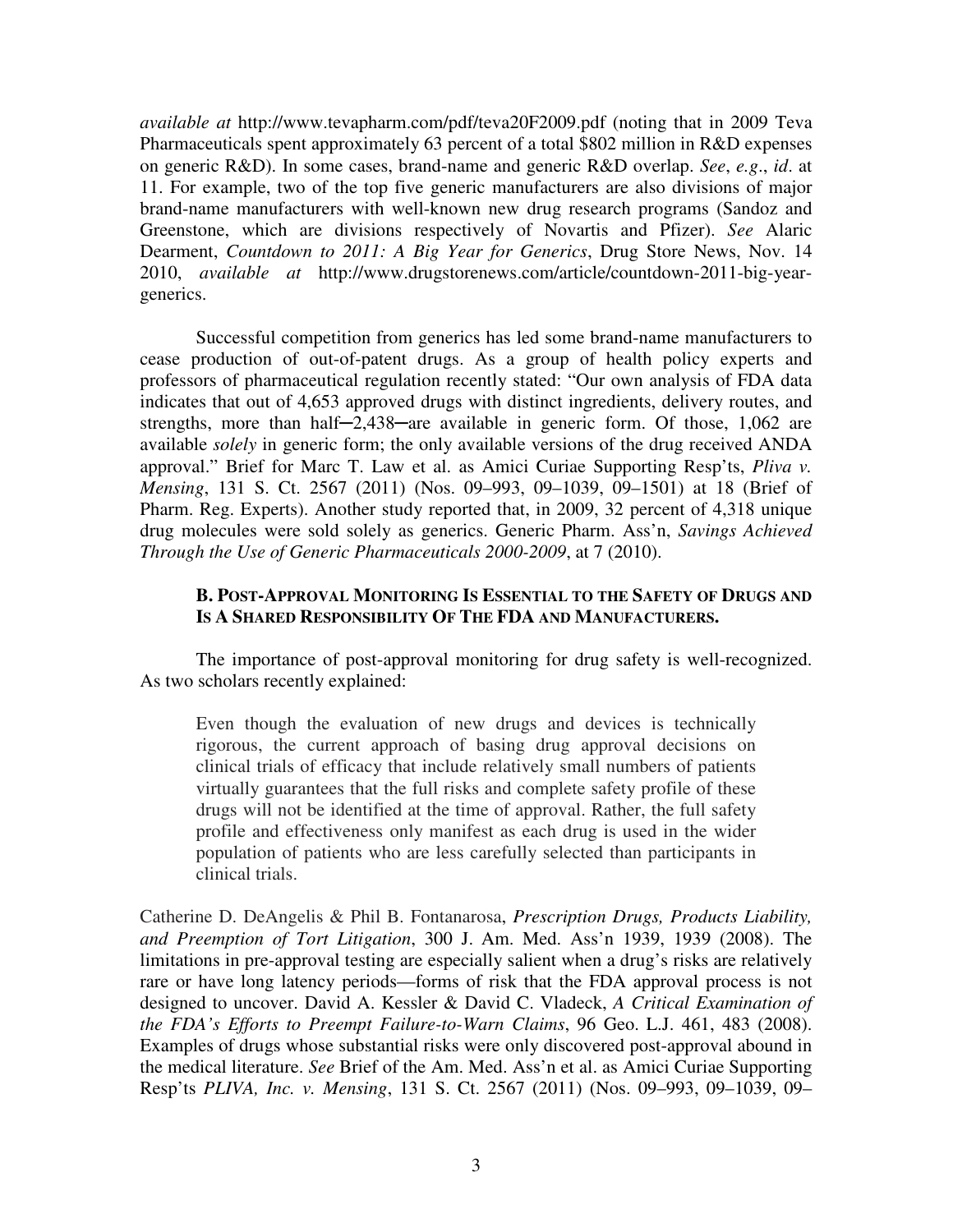1501), at 12-17 (discussing as examples fenfluramine, propoxyphene, ibuprofen, terbutaline sulfate, and metoclopramide); Brief of Pharm. Reg. Experts 29-30 (discussing Neurontin, metoclopramide, and Darvon). In particular, off-label uses, some of which become popular after a generic option is on the market, may lead to unforeseen side effects. *See* Brief of Pharm. Reg. Experts 30-31 (discussing example of trazodone).

 Moreover, some generic drugs may be associated with adverse events that do not occur with the name-brand drug. *See* Brief of Pharm. Reg. Experts 30-31 (discussing Budeprion XL as an example of a generic drug with side effects not associated with Wellbutrin XL, its brand-name counterpart). Under current regulations, the FDA has sole responsibility for updating generic labeling to reflect such hazards, as the generic manufacturer may not revise labeling on its own to reflect newly discovered hazards.

 As the Supreme Court recognized in *Wyeth v. Levine*, "[t]he FDA has limited resources to monitor the 11,000 drugs on the market, and manufacturers have superior access to information about their drugs, especially in the postmarketing phase as new risks emerge." 129 S. Ct. 1187, 1202 (2009) (footnote omitted). It has therefore been "a central premise of federal drug regulation that the manufacturer bears responsibility for the content of its label at all times . . . [and] ensuring that its warnings remain adequate as long as the drug is on the market." *Id.* at 1197-98. The need for manufacturers to play a significant role is heightened by funding and staff shortages at the FDA that have prompted the Government Accountability Office (GAO) to repeatedly express concern about post-approval drug safety monitoring. *See, e.g.*, GAO, *High-Risk Series: An Update* 116-17 (Feb. 2011) ("FDA staff have expressed concern about their ability to meet a growing postmarket workload, with some maintaining that their premarket responsibilities are considered a higher priority."); GAO, *Drug Safety: FDA Has Begun Efforts to Enhance Postmarket Safety, but Additional Actions Are Needed* (Nov. 2009); GAO, *Drug Safety: Improvement Needed in FDA's Postmarket Decisionmaking and Oversight Processes* (Mar. 2006); *see also* Kessler & Vladeck, *A Critical Examination*, 96 Geo. L.J. at 485 (noting that "[r]esource constraints have been especially acute with the agency's post-marketing surveillance efforts" and that two-thirds of FDA doctors and scientists "worry that the FDA is not adequately monitoring the safety of drugs once they are on the market").

 All manufacturers—brand-name and generic—must therefore comply with an extensive set of regulations designed to ensure the post-approval safety of their drugs. Of particular relevance, manufacturers "shall promptly review all adverse drug experience information obtained or otherwise received by the applicant from any source, foreign or domestic, including information derived from commercial marketing experience, postmarketing clinical investigations, postmarketing epidemiological/surveillance studies, reports in the scientific literature, and unpublished scientific papers." 21 C.F.R. § 314.80(b) (rendered applicable to ANDA holders by 21 C.F.R. § 98(a)). Any report of a "serious and unexpected" drug experience, whether foreign or domestic, must be reported to the FDA within 15 days and must be promptly investigated by the manufacturer. 21 C.F.R.  $\S$  314.80(c)(1)(i-ii). Most other adverse event reports must be submitted quarterly for three years after the application is approved and annually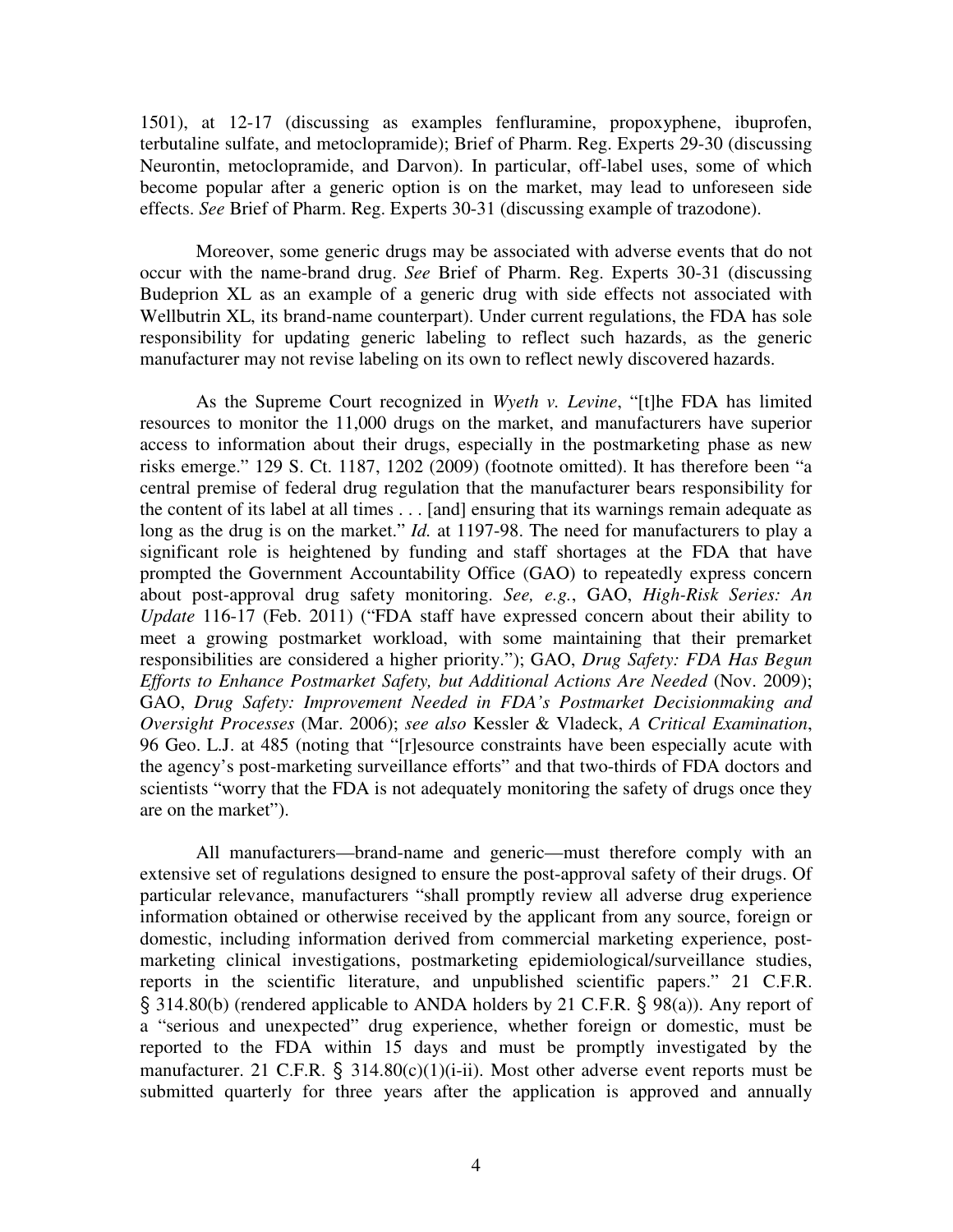thereafter. 21 C.F.R.  $\S$  314.80(c)(2)(i). These periodic reports must include "a history of actions taken since the last report because of adverse drug experiences (for example, labeling changes or studies initiated)." 21 C.F.R.  $\S$  314.80(c)(2)(ii). Generic manufacturers, like their brand-name counterparts, must therefore participate actively in ongoing pharmacovigilance to comply with FDA regulations.

 To ensure that labeling is kept up to date as information accumulates, FDA regulations require that "the labeling must be revised to include a warning about a clinically significant hazard as soon as there is reasonable evidence of a causal association with a drug; a causal relationship need not have been definitely established." 21 C.F.R. § 201.57(c)(6)(i) (implementing 21 U.S.C. § 352(f)(2), which provides that a drug lacking "adequate warnings" is misbranded).

 Brand-name manufacturers may seek to change their approved labels by filing a supplemental application. 21 C.F.R.  $\S$  314.70. A supplemental application must satisfy all regulatory requirements that apply to original applications. *See* 21 C.F.R. § 314.3(b). Although some label changes require prior FDA approval—obtained through a PAS, 21 C.F.R. § 314.70(b)—other changes are brought to FDA's attention "at the time the applicant makes [the] change" through a CBE supplement. 21 C.F.R. § 314.70(c). CBE supplements are authorized for, among other things, "[c]hanges in the labeling to reflect newly acquired information . . . [t]o add or strengthen a contraindication, warning, precaution, or adverse reaction for which the evidence of a causal association satisfies the standard for inclusion in the labeling under § 201.57(c) of this chapter." 21 C.F.R.  $§ 314.70(c)(6)(iii)(A).$ 

 Although by their terms the PAS and CBE regulations would seem to apply to both generic and brand-name manufacturers, *see also* 21 C.F.R. § 314.97 (requiring ANDA holders to comply with "requirements [applicable to NDA holders] regarding the submission of supplemental applications"), the FDA has stated that the PAS and CBE processes are not available to generic manufacturers. Instead, the FDA has explained that under current regulations, ANDA holders must generally abide by a "sameness" requirement to keep their label "the same as the labeling of the reference listed drug [RLD]." 21 C.F.R. § 314.94(a)(8)(iii); *see also* 21 C.F.R. § 314.105(c). At the same time, recognizing that there may be reasons to deviate from the sameness requirement, FDA regulations make exceptions for certain types of information. *See id.* § 314.94(a)(8)(iv).<sup>1</sup>

The FDA recently addressed the operation of its post-approval labeling regulations in its amicus brief in *PLIVA v. Mensing*. In that case, the Supreme Court considered whether the restrictions imposed by federal law on the ability of generic drug manufacturers to alter labeling preempts state common-law claims against a generic manufacturer based on failure to warn of hazards associated with its product. Looking to the regulatory limitations on ANDA holders' ability to revise labeling, the Court concluded that "it was

 $\overline{a}$ 

<sup>&</sup>lt;sup>1</sup> For a fuller discussion of brand-name and generic drug labeling, see, e.g., Brief for the United States as Amicus Curiae Supporting Resp'ts, *PLIVA, Inc. v. Mensing*, 131 S. Ct. 2567 (2011) (Nos. 09–993, 09–1039, 09–1501) (U.S. Brief).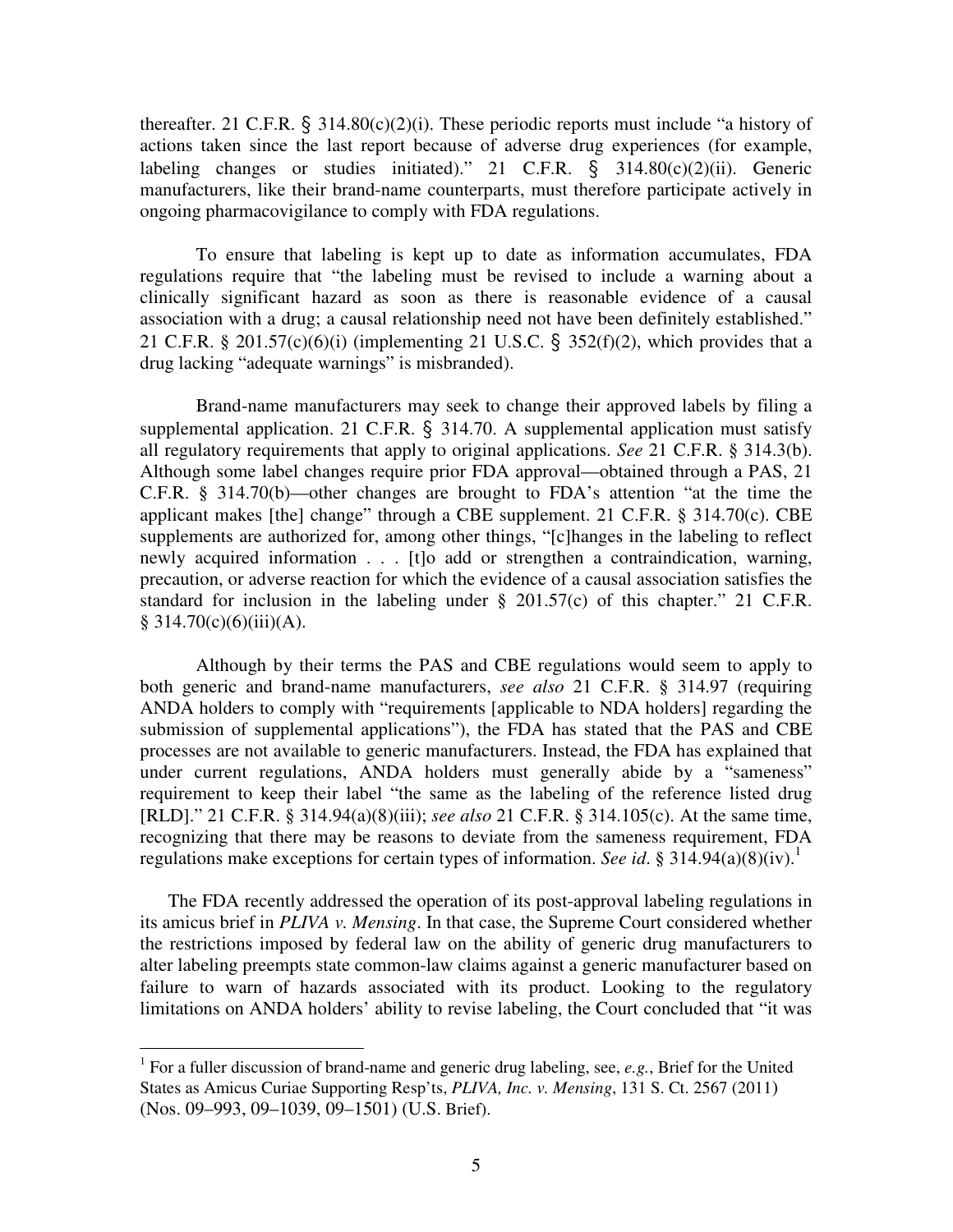impossible for the Manufacturers to comply with both their state-law duty to change the label and their federal law duty to keep the label the same." *PLIVA*, 131 S. Ct. at 2578.

Specifically, the Court deferred to the FDA's position that generic manufacturers cannot invoke CBE or PAS procedures to change labeling because doing so would violate the requirement under 21 C.F.R. § 314.94(a)(8)(iii) that generic and name-brand labeling be the same. *PLIVA*, 131 S. Ct. 2575; s*ee* U.S. Brief 16 ("FDA has consistently taken the position that an ANDA holder may not unilaterally change its approved labeling"); *id*. at 17 ("The PAS process also was not available to petitioners to make the labeling change respondents envision."). The FDA's position was based in part on a 1992 Federal Register notice in which the agency had stated that "an ANDA holder wishing to add a warning should furnish adequate supporting information to FDA, which would then determine whether the labeling for all drugs should be modified." U.S. Brief 17. The Court also deferred to the FDA's view that generic manufacturers cannot unilaterally send a "Dear Doctor" letter. *PLIVA*, 131 S. Ct. 2576

# **C. GENERIC MANUFACTURERS' LACK OF RESPONSIBILITY FOR ENSURING THE POST-APPROVAL ADEQUACY OF PRODUCT LABELING THREATENS PATIENT SAFETY.**

The FDA's position on the inapplicability of 21 C.F.R. § 314.70 to ANDA holders, and the Supreme Court's recent decision in *PLIVA*, which turns on the limitations of the regulatory scheme, threaten the safety of prescription drugs, and accordingly, pose unnecessary risks to patients.

**First**, as explained above, generics compete effectively with out-of-patent brandname drugs, making prescription drugs more affordable. Yet while their market shares have increased, the regulatory system has not adjusted to compel generic manufacturers to shoulder responsibility commensurate with their status as major market players. At the same time, the rise of generics has weakened incentives for brand-name manufacturers to remain actively engaged in the market for their products after losing patent protection.

Under the product liability law of many states, the brand-name company cannot be held liable drug for harm caused by inadequate labeling where the injured patient took a generic form of the drug. Jim Beck & Mark Hermann, *Scorecard: Non-Manufacturer, Brand Name Defendants in Generic Drug Cases*, Drug and Device Law Blog (Nov. 12 2009), *available at* http://druganddevicelaw.blogspot.com/2009/11/scorecard-nonmanufacturer-name-brand. html (collecting cases). When more than 75 percent of all prescriptions are filled by generic versions, this legal reality further diminishes the namebrand manufacturer's incentive to be vigilant and to take the time and expense to submit a CBE or PAS.

These developments collectively give rise to a safety problem: As generic market share increases, the brand-name manufacturer loses incentive to invest resources in postapproval safety monitoring, while generic manufacturers face no concomitant increase in incentive and have no authority to update labeling. Given that the FDA cannot monitor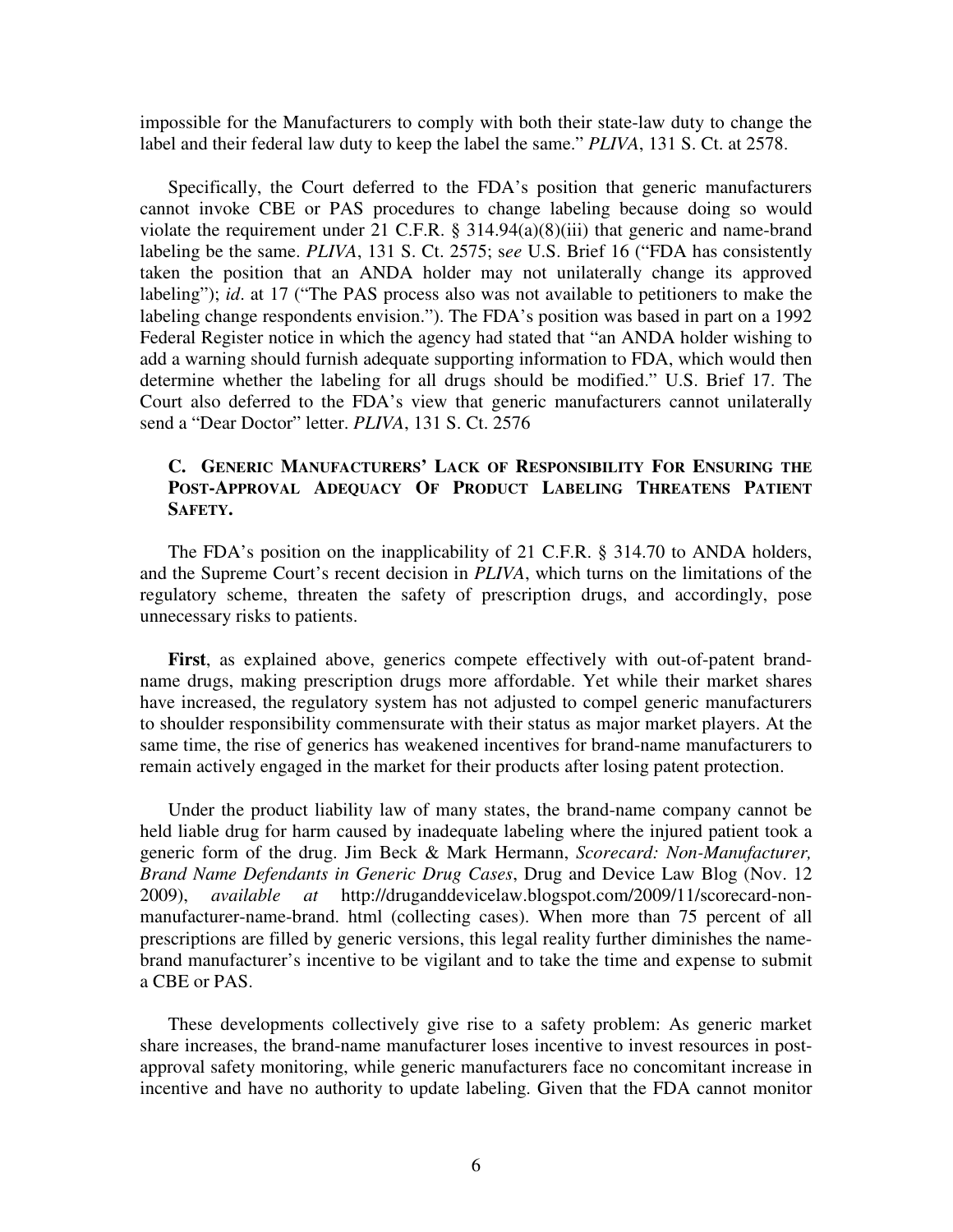all post-approval data by itself, drug safety is threatened when the regulatory and common-law incentives designed to motivate manufacturer diligence weaken with shifting control of market share.

The current system is also illogical. As noted earlier, the FDA has recently interpreted the "sameness" requirement under 21 C.F.R. § 314.94(a)(8)(iii) to preclude genericinitiated changes to the label through a CBE or PAS supplement. As a result, current regulations prevent generic manufacturers from providing physicians and patients with updated safety information in light of newly discovered risks. The generic manufacturers are only able to report concerns to the FDA. Yet, as discussed above, those manufacturers frequently control most of a drug's market share and make the most profit from that drug. Even more important, because of their market share, they are likely the main recipients of adverse event reports, may be best informed regarding risks unique to off-label use, and already must compile information about risks on a periodic basis under post-approval reporting regulations. Drug safety would benefit if generic manufacturers who already have access to much of the relevant information were able to use CBE and PAS procedures to revise labeling. Once a manufacturer has achieved a certain market share, it should be given the tools to share responsibilities for drug safety and labeling.

Regulatory changes to correct this gap would not impose an obligation beyond the capacity of generic manufacturers. It is our understanding that, under current regulations, a generic manufacturer is designated by the FDA to maintain the label of a drug when the name-brand manufacturer of that drug withdraws from the market. This procedure manifests the FDA's confidence in the ability of generic manufacturers to perform ongoing pharmacovigilance duties—which makes sense, given their substantial scientific and financial resources, as well as the effort they must already invest to comply with post-approval safety regulations.

**Second**, as discussed above, in *PLIVA*, the Supreme Court held that because generic manufacturers cannot satisfy state common-law duties to amend the drug's label while complying with FDA regulations, those state-law duties were preempted.

The dissent in *PLIVA* noted (and the majority did not disagree) that the Court's holding produces "absurd consequences." 131 S. Ct. at 2592. First, it threatens drug safety by creating a "gap in the parallel federal-state regulatory scheme." *Id*.; *see also Wyeth,* 129 S. Ct. at 1203 ("[T]he FDA long maintained that state law offers an additional, and important, layer of consumer protection that complements FDA regulation."). Second, it denies compensation to consumers injured by drugs with inadequate warnings on the arbitrary basis of whether their prescriptions were filled with a brand-name or generic. In this way, the holding—and the regulatory scheme on which it is based─deviates from the "sameness" principle central to Hatch-Waxman by distinguishing generics in a crucial respect: "Consumers of brand-name drugs can sue manufacturers for inadequate warnings; consumers of generic drugs cannot." *PLIVA*, 131 S. Ct. at 2593 (Sotomayor, J., dissenting). The FDA expressed similar concerns in its amicus brief to the Court, noting that generic manufacturers "argue that they enjoy a free pass accorded to virtually no other manufacturer regarding product labeling—in the field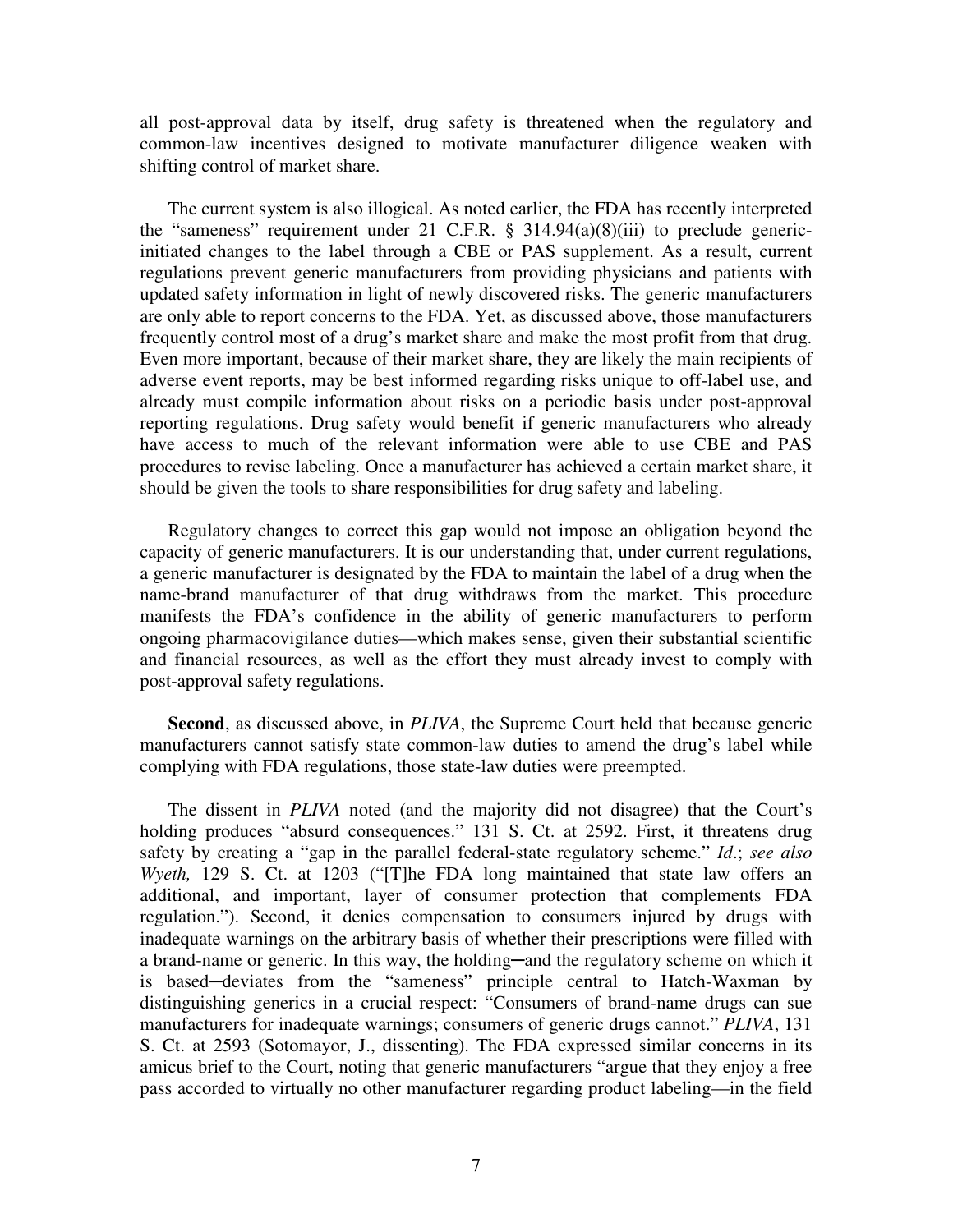of drugs or otherwise." U.S. Brief 26. In addition, the outcome is in tension with generic substitution laws, as they encourage or even require that prescriptions be filled with generic drugs when possible, but patients' inability to hold generic manufacturers accountable for inadequate labeling (whether the inadequacy is specific to a hazard associated with that generic or applies to the drug more generally) provides incentive for patients to request the brand-name drug instead of the generic. This outcome is also directly contrary to the objective of Hatch-Waxman.

The virtues of state common law as an adjunct to FDA drug safety regulations are well-established. As Justice Stevens explained in *Wyeth*:

State tort suits uncover unknown drug hazards and provide incentives for drug manufacturers to disclose safety risks promptly. They also serve a distinct compensatory function that may motivate injured persons to come forward with information. Failure-to-warn actions, in particular, lend force to the FDCA's premise that manufacturers, not the FDA, bear primary responsibility for their drug labeling at all times.

129 S. Ct. at 1202. State-law remedies thus "further consumer protection by motivating manufacturers to produce safe and effective drugs and to give adequate warnings." *Id*. at 1200; *see also* Margaret Porter, *The Lohr Decision: FDA Perspective and Position*, 52 Food & Drug L.J. 7, 11 (1997) (article by then-FDA Chief Counsel, stating that "[e]ven the most thorough regulation of a product such as a critical medical device may fail to identify potential problems presented by the product. Regulation cannot protect against all possible injuries that might result from use of a device over time. Preemption of all such claims would result in the loss of a significant layer of consumer protection  $\dots$ . Post-*PLIVA*, preemption of common-law claims against generic manufactures will strip a vast portion of the market of these safeguards.

Generic manufacturers' immunity from state common-law suits is contingent on the Court's finding that the manufacturers' cannot change their products' labeling under current FDA regulations, even if they learn about new risks. According to the Court, the inability to change labeling renders it impossible for generic manufacturers to comply with both federal and state obligations, giving rise to implied preemption of state law. Amending FDA regulations to permit generic manufactures to make use of PAS and CBE procedures in response to new risk information would undo this impossibility. In that event, common law could once again complement the FDA's mandate to monitor drug safety across the full range of drugs, rather than just the decreasing portion occupied by brand-name drugs. The action requested in this petition would not only eliminate the absurd inconsistency in common-law protections based on the happenstance of whether the patient ingested the generic or brand-name form of the drug, it would also restore marketplace equality, as both types of manufacturers would face the same potential liability for failures to adequately warn of hazards associated with their products.

#### **III. DETAILED DESCRIPTION OF REQUESTED ACTION**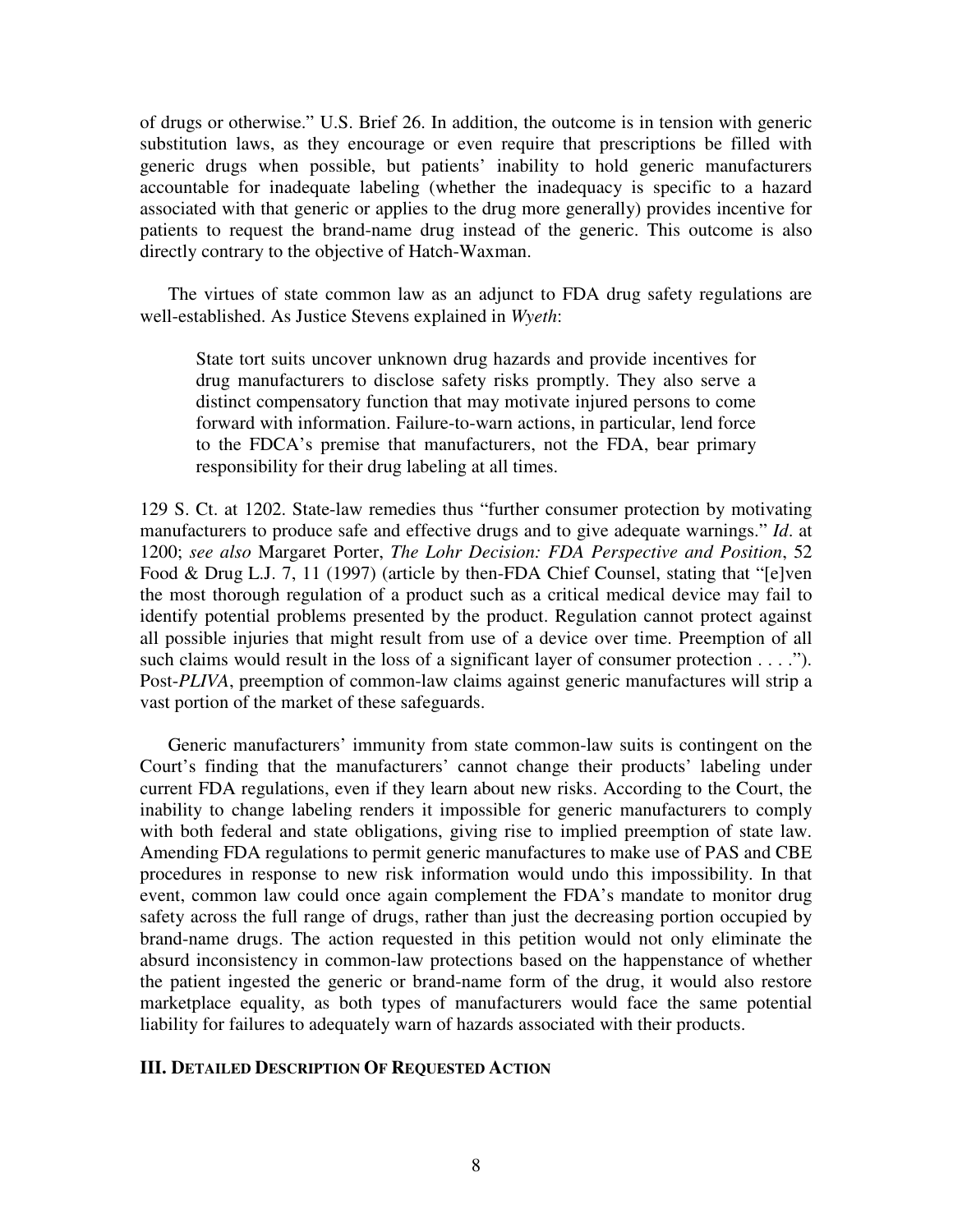"[T]he FDA has no 'formal regulation' establishing generic drug manufacturers' duty to initiate a label change, nor does it have any regulation setting out that label change process." *PLIVA*, 131 S. Ct. at 2582 n.9 (quoting U.S. Brief 20-21). Filling this regulatory gap will help to ensure that drug labeling is updated to provide warnings based on new information to protect patient safety. Accordingly, FDA regulations should be revised to allow ANDA holders to use the PAS and CBE procedures. The FDA should also clarify the view, first articulated in its 1992 regulations implementing the Hatch-Waxman Amendments, *see* 57 Fed. Reg. 17950, 17961 (1992), that all ANDA holders have a duty to report safety concerns to the FDA.

 Our proposal would authorize all ANDA holders to use the CBE and PAS procedures. As mentioned above (at p.2), within six months of patent expiration, the brand-name manufacturer's market share drops to twenty percent or less. At that point, to continue to rely solely on a single manufacturer serving a minority of the market for a particular drug is neither required by Hatch-Waxman nor the best way to protect patients. We recognize, however, that the FDA may want to carve out exceptions. For example, the agency may want to consider an exception for the first few months that the first ANDA holder of a particular drug enters the market, or for an ANDA holder that sells few prescriptions of a particular drug and is not in a position to identify previously unknown risks or labeling deficiencies based on real-world use. Any exceptions could be added to our proposed 21 C.F.R. **§** 314.70(a)(7). At the same time, for all generic manufacturers, we urge the FDA strongly to reiterate the manufacturers' obligation to inform the FDA whenever the manufacturer becomes aware of information suggesting an association between the product and a hazard not adequately disclosed on the labeling.

 Specifically, we suggest the following revisions (current regulations in standard type, additions in italics):

## **21 C.F.R. § 314.70(a)**

*(7) The supplement procedures specified in paragraphs (b) and (c) of this section may be employed by an ANDA holder.* 

## **21 C.F.R. § 314.150(b)(10)**

(b) FDA may notify the applicant, and, if appropriate, all other persons who manufacture or distribute identical, related, or similar drug products as defined in § 310.6, and for a new drug afford an opportunity for a hearing on a proposal to withdraw approval of the application or abbreviated new drug application under section 505(e) of the act and under the procedure in § 314.200, if the agency finds:

(10) That the labeling for the drug product that is the subject of the abbreviated new drug application is no longer consistent with that for the listed drug referred to in the abbreviated new drug application, except for differences approved in the abbreviated new drug application or those differences resulting from: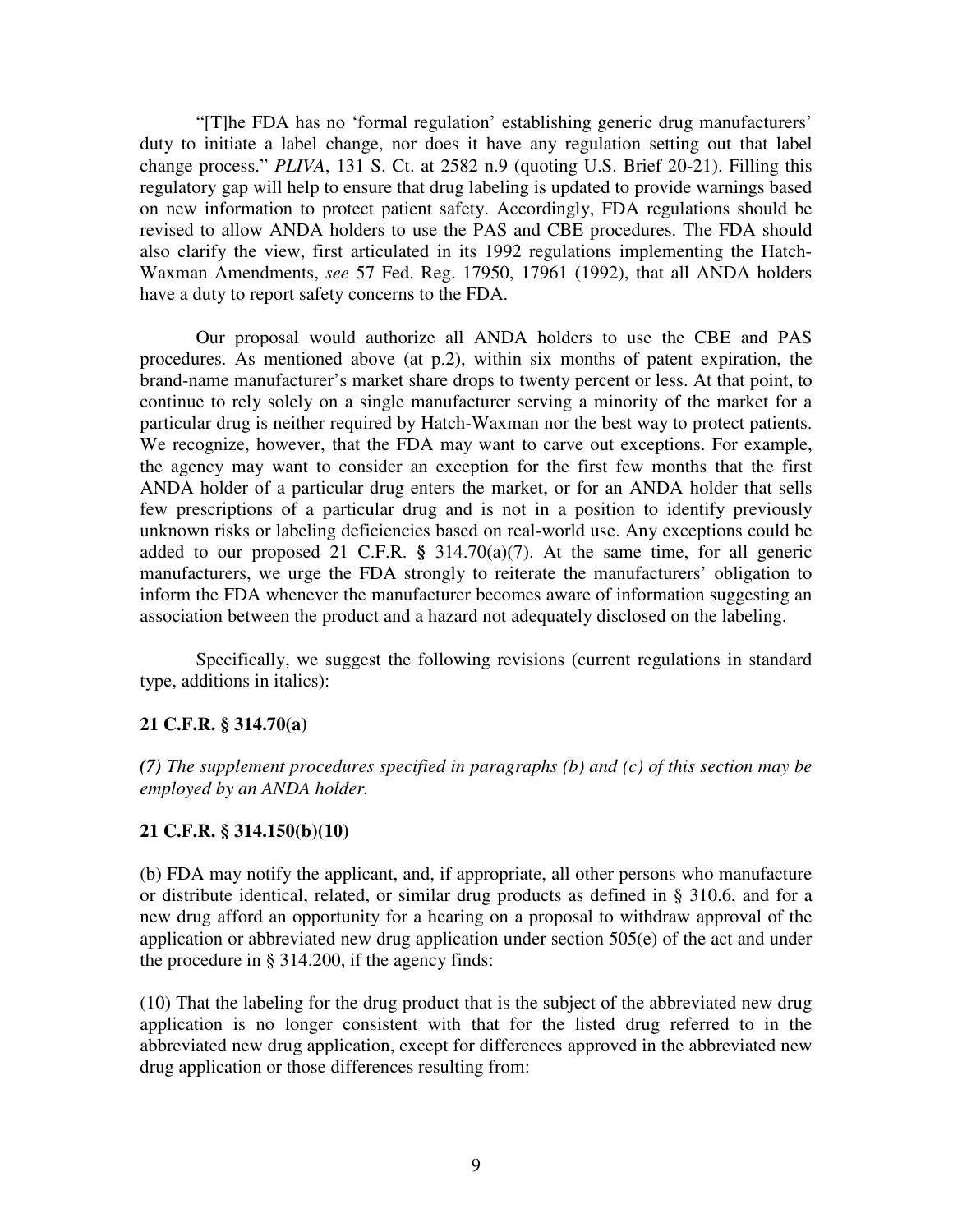- (i) A patent on the listed drug issued after approval of the abbreviated new drug application; or
- (ii) Exclusivity accorded to the listed drug after approval of the abbreviated new drug application that do not render the drug product less safe or effective than the listed drug for any remaining, nonprotected condition(s) of use.
- *(iii) Changes in the ANDA holder's drug product labeling made pursuant to the "prior approval supplement" or "changes being effected" supplement procedures, as applicable to ANDA holders under 21 C.F.R. § 314.70(a)(7).*

# **21 C.F.R. § 201.57(c)(6)(i)(A)**

(i) General. This section must describe clinically significant adverse reactions (including any that are potentially fatal, are serious even if infrequent, or can be prevented or mitigated through appropriate use of the drug), other potential safety hazards (including those that are expected for the pharmacological class or those resulting from drug/drug interactions), limitations in use imposed by them (e.g., avoiding certain concomitant therapy), and steps that should be taken if they occur (e.g., dosage modification). The frequency of all clinically significant adverse reactions and the approximate mortality and morbidity rates for patients experiencing the reaction, if known and necessary for the safe and effective use of the drug, must be expressed as provided under paragraph  $(c)(7)$  of this section. In accordance with §§ 314.70 and 601.12 of this chapter, the labeling must be revised to include a warning about a clinically significant hazard as soon as there is reasonable evidence of a causal association with a drug; a causal relationship need not have been definitely established. A specific warning relating to a use not provided for under the "Indications and Usage" section may be required by FDA in accordance with sections 201(n) and 502(a) of the act if the drug is commonly prescribed for a disease or condition and such usage is associated with a clinically significant risk or hazard.

- *A. NDA holders and ANDA holders authorized under 21 C.F.R. § 314.70(a)(7) to use the procedures set forth in 21 C.F.R. § 314.70 (b) and (c) may satisfy this provision's requirement that labeling must be revised to include a warning about a clinically significant hazard as soon as there is reasonable evidence of a causal association with a drug, even if a causal relationship has not been definitely established, using the procedures set forth in 21 C.F.R. § 314.70 (b) and (c).*
- *B. Whether or not authorized to effect labeling changes under 21 C.F.R. § 314.70(a)(7), an ANDA holder that becomes aware of reasonable evidence of a causal association of a drug with a significant hazard (even if a causal*